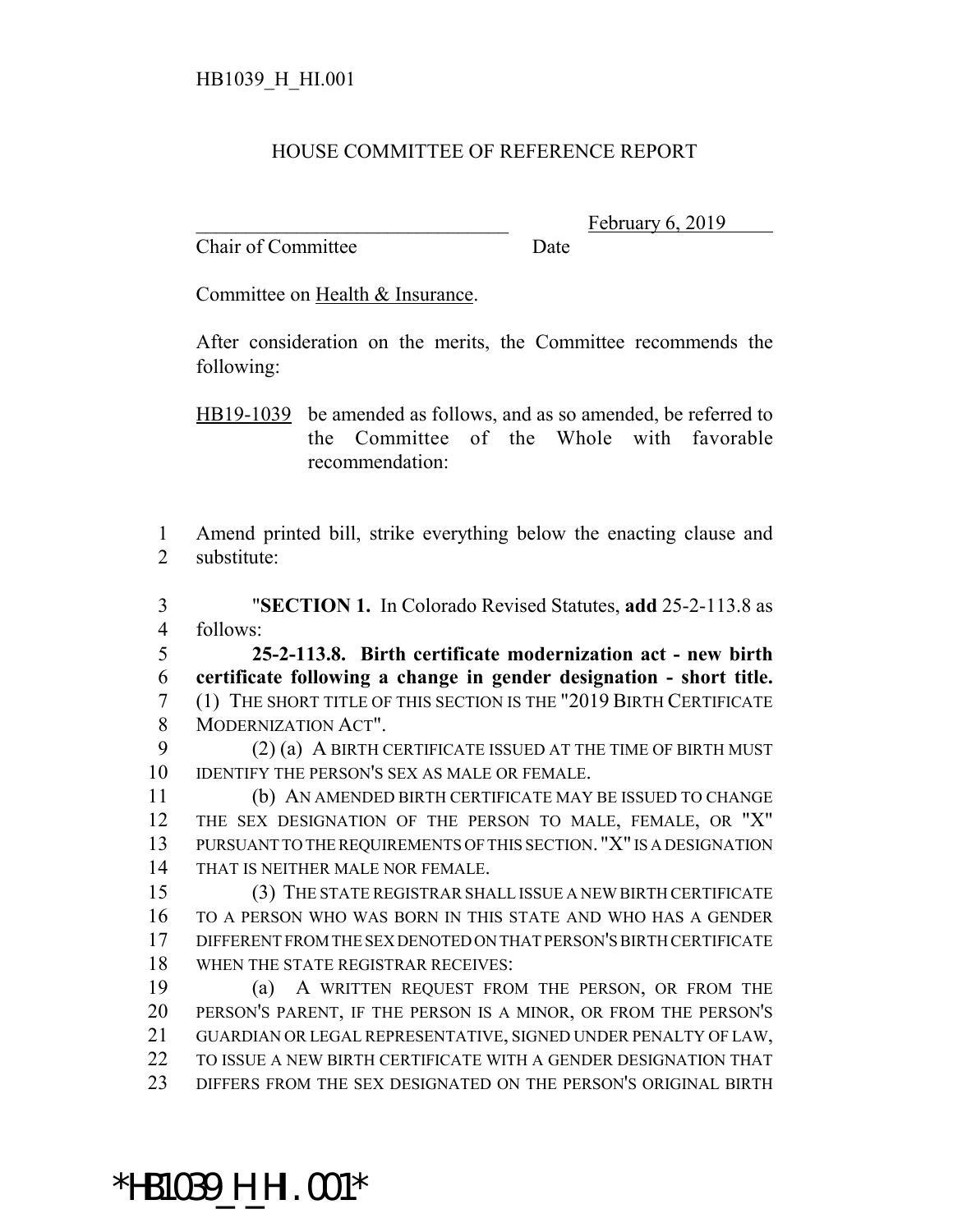CERTIFICATE; AND

 (b) (I) A STATEMENT, IN A FORM OR FORMAT DESIGNATED BY THE STATE REGISTRAR, FROM THE PERSON, OR FROM THE PERSON'S PARENT, IF 4 THE PERSON IS A MINOR, OR FROM THE PERSON'S GUARDIAN OR LEGAL REPRESENTATIVE, SIGNED UNDER PENALTY OF LAW, CONFIRMING THE SEX DESIGNATION ON THE PERSON'S BIRTH CERTIFICATE DOES NOT ALIGN WITH THE PERSON'S GENDER IDENTITY; AND

 (II) IF THE PERSON IS A MINOR UNDER THE AGE OF EIGHTEEN, A STATEMENT, IN A FORM OR FORMAT DESIGNATED BY THE STATE REGISTRAR, SIGNED UNDER PENALTY OF LAW, FROM A PROFESSIONAL MEDICAL OR MENTAL HEALTH CARE PROVIDER LICENSED IN GOOD STANDING IN COLORADO OR AN EQUIVALENT LICENSE IN GOOD STANDING FROM ANOTHER JURISDICTION, STATING THAT:

 (A) THE MINOR HAS UNDERGONE SURGICAL, HORMONAL, OR OTHER TREATMENT APPROPRIATE FOR THAT PERSON FOR THE PURPOSE OF GENDER TRANSITION, BASED ON CONTEMPORARY MEDICAL STANDARDS, AND, IN THE PROVIDER'S PROFESSIONAL OPINION, THE MINOR'S GENDER DESIGNATION SHOULD BE CHANGED ACCORDINGLY; OR

 (B) THE MINOR HAS AN INTERSEX CONDITION, AND, IN THE PROVIDER'S PROFESSIONAL OPINION, THE MINOR'S GENDER DESIGNATION SHOULD BE CHANGED ACCORDINGLY.

22 (4) NOTWITHSTANDING SUBSECTION (3) OF THIS SECTION, THE STATE REGISTRAR SHALL ISSUE A NEW BIRTH CERTIFICATE TO A PERSON WITH A COURT ORDER INDICATING THE SEX OR GENDER OF THE PERSON 25 BORN IN THE STATE OF COLORADO HAS BEEN CHANGED.

 (5) THE STATE REGISTRAR MAY ONLY AMEND A GENDER DESIGNATION FOR AN INDIVIDUAL'S BIRTH CERTIFICATE ONE TIME UPON THE INDIVIDUAL'S REQUEST. ANY FURTHER REQUESTS FROM THE INDIVIDUAL FOR ADDITIONAL GENDER DESIGNATION CHANGES REQUIRE THE SUBMISSION OF A COURT ORDER INDICATING THAT THE GENDER DESIGNATION CHANGE IS REQUIRED.

 (6) THE STATE REGISTRAR IS AUTHORIZED TO CONTACT THE MEDICAL OR MENTAL HEALTH CARE PROVIDER TO VERIFY A STATEMENT MADE PURSUANT TO SUBSECTION (3)(b)(II) OF THIS SECTION.

 (7) IF A NEW BIRTH CERTIFICATE IS ISSUED PURSUANT TO THIS SECTION, THE BIRTH CERTIFICATE MUST REFLECT, OR BE REISSUED TO REFLECT, ANY LEGAL NAME CHANGE MADE BEFORE OR SIMULTANEOUS TO THE CHANGE IN GENDER DESIGNATION, AS LONG AS APPROPRIATE DOCUMENTATION OF THE NAME CHANGE IS SUBMITTED.

 (8) THE STATE REGISTRAR SHALL NOT REQUEST ANY ADDITIONAL INFORMATION OR RECORDS OTHER THAN THOSE REQUIRED BY SUBSECTION

\*HB1039\_H\_HI.001\* -2-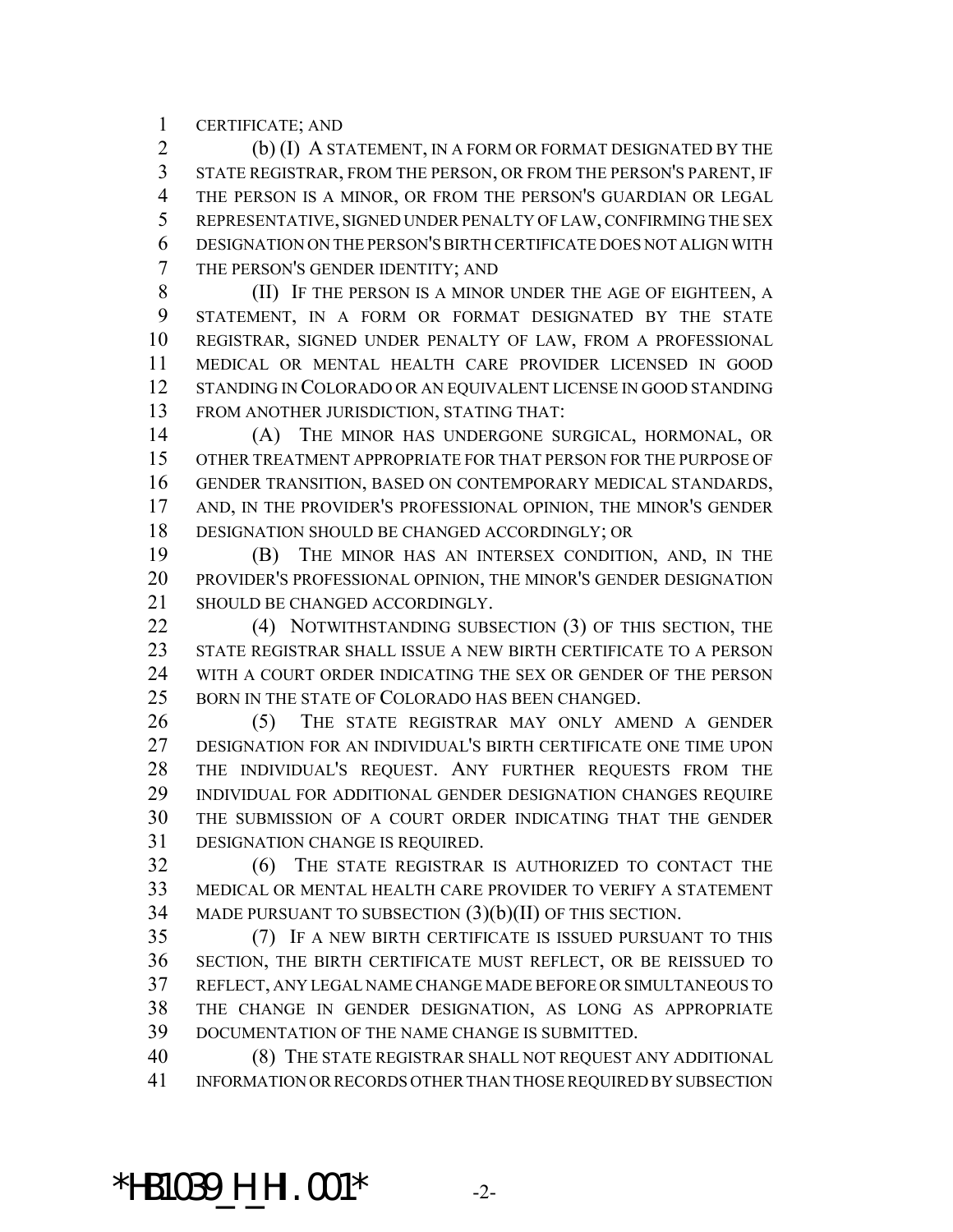(3) OR (4) OF THIS SECTION TO PROCESS A REQUEST TO MODIFY A GENDER DESIGNATION.THE STATE REGISTRAR SHALL NOT DISCLOSE INFORMATION RELATING TO A GENDER CORRECTION, INCLUDING TO OTHER GOVERNMENT EMPLOYEES, UNLESS REQUIRED IN ORDER TO CONDUCT OFFICIAL BUSINESS.

 (9) WHEN THE STATE REGISTRAR RECEIVES THE DOCUMENTATION DESCRIBED IN SUBSECTION (3) OF THIS SECTION, THE STATE REGISTRAR SHALL ISSUE A NEW BIRTH CERTIFICATE REFLECTING THE NEW GENDER DESIGNATION AND, IF APPLICABLE, THE PERSON'S NEW NAME. 9 NOTWITHSTANDING SECTION 25-2-115 (1), THE NEW BIRTH CERTIFICATE SUPERSEDES THE ORIGINAL AS THE OFFICIAL PUBLIC RECORD AND MUST NOT BE MARKED AS AMENDED OR INDICATE IN ANY OTHER MANNER THAT THE GENDER DESIGNATION OR NAME ON THE CERTIFICATE HAS BEEN CHANGED.

14 (10) IN THE CASE OF A PERSON WHO IS A RESIDENT OF THIS STATE AND WAS BORN IN ANOTHER STATE OR IN A FOREIGN JURISDICTION, IF THE OTHER STATE OR FOREIGN JURISDICTION REQUIRES A COURT DECREE IN ORDER TO AMEND A BIRTH CERTIFICATE TO REFLECT A CHANGE IN GENDER, THE COURTS IN THIS STATE HAVE JURISDICTION TO ISSUE SUCH A DECREE. **SECTION 2.** In Colorado Revised Statutes, 25-2-115, **amend** (1);

and **repeal** (4) as follows:

 **25-2-115. Alteration of reports and certificates - amended reports and certificates.** (1) A vital statistics report or certificate shall not ever be altered in any way except in accordance with this article 2 and 24 applicable rules. The EXCEPT FOR AMENDED BIRTH CERTIFICATES ISSUED PURSUANT TO SECTION 25-2-113.8, THE date of alteration and a summary description of the evidence submitted in support of the alteration must be endorsed on or made a part of each vital statistics certificate that is altered. Every vital statistics report or certificate that is altered in any way must be marked "Amended", except FOR AMENDED BIRTH CERTIFICATES ISSUED PURSUANT TO SECTION 25-2-113.8; the birth report or certificate of a child altered by the addition of a father's name pursuant to section 25-2-112 (3), in which case, upon request of the parents, the surname of the child shall be changed on the report and certificate to that of the 34 father; and also except OR additions and minor corrections made within one year after the date of the statistical event as may be specified by applicable rules. A child's surname may be changed upon affidavit of the parent that the change is being made to conform the child's surname to the parent's legal surname.

39 (4) Upon receipt of a certified copy of an order of a court of competent jurisdiction indicating that the sex of an individual born in this 41 state has been changed by surgical procedure and that such individual's

## \*HB1039\_H\_HI.001\* -3-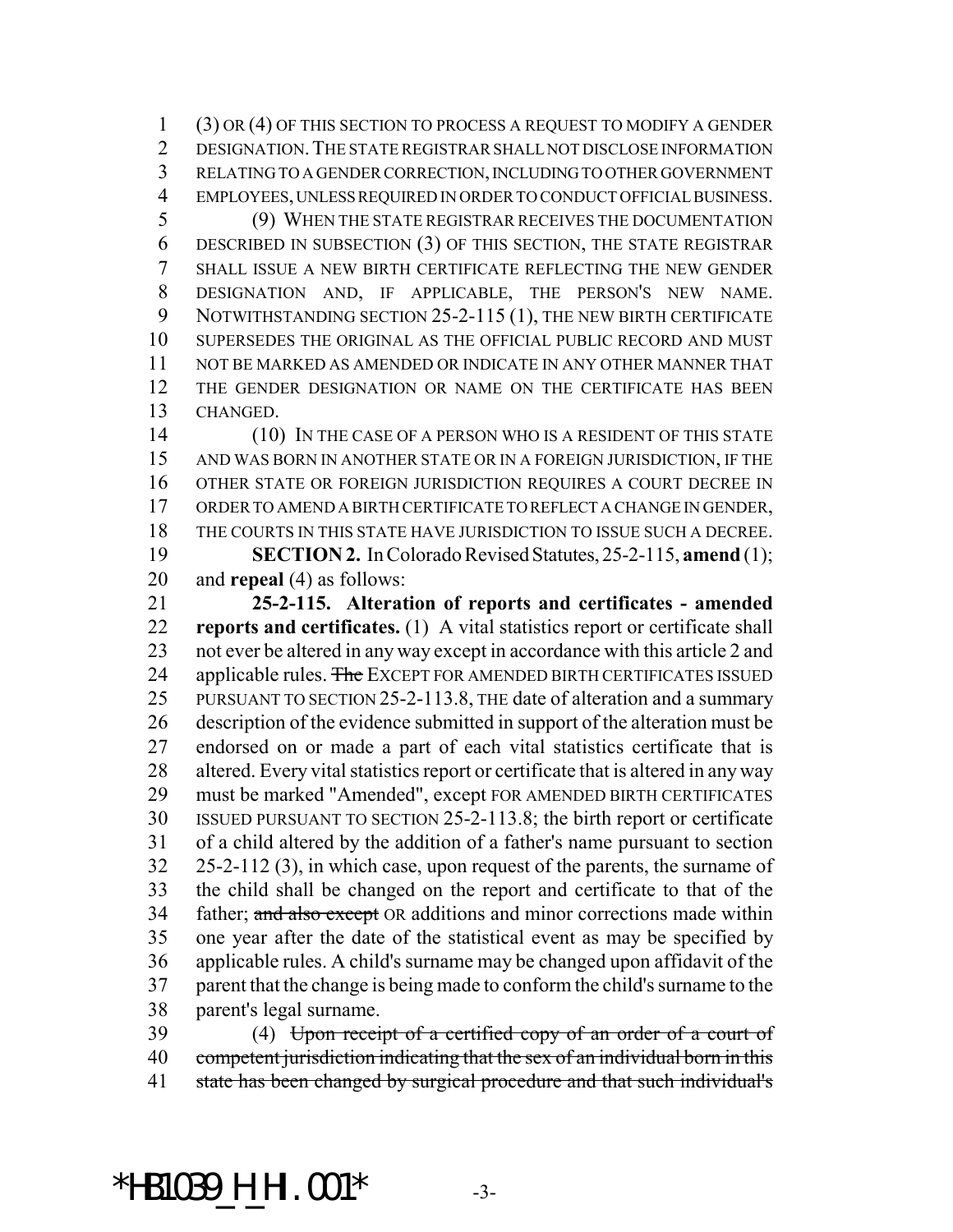name has been changed, the certificate of birth of such individual shall be 2 amended as prescribed by regulation.

 **SECTION 3.** In Colorado Revised Statutes, 42-2-107, **amend** 4  $(2)(a)$  as follows:

 **42-2-107. Application for license or instruction permit - anatomical gifts - donations to Emily Keyes - John W. Buckner organ and tissue donation awareness fund - legislative declaration - rules - annual report - repeal.** (2) (a) (I) Every application shall state the full name, date of birth, sex, and residence address of the applicant; briefly describe the applicant; be signed by the applicant with such applicant's usual signature; have affixed thereon the applicant's fingerprint; and state whether the licensee has ever been licensed as a minor driver or driver and, if so, when and by what state or country and whether any such license has ever been denied, suspended, or revoked, the reasons therefor, and the date thereof. These statements shall be verified by the applicant's signature thereon.

 (II) THE DEPARTMENT SHALL ISSUE A NEW DRIVER'S LICENSE OR IDENTITY DOCUMENT TO A PERSON WHO HAS A GENDER DIFFERENT FROM THE SEX DENOTED ON THAT PERSON'S DRIVER'S LICENSE OR IDENTITY DOCUMENT WHEN THE DEPARTMENT RECEIVES:

**(A) A STATEMENT, IN A FORM OR FORMAT DESIGNATED BY THE**  DEPARTMENT, FROM THE PERSON, OR FROM THE PERSON'S PARENT, IF THE PERSON IS A MINOR, OR FROM THE PERSON'S GUARDIAN OR LEGAL REPRESENTATIVE, SIGNED UNDER PENALTY OF LAW, CONFIRMING THE SEX DESIGNATION ON THE PERSON'S DRIVER'S LICENSE OR IDENTITY DOCUMENT DOES NOT ALIGN WITH THE PERSON'S GENDER IDENTITY; AND

 (B) IF THE PERSON IS A MINOR UNDER THE AGE OF EIGHTEEN, A STATEMENT, IN A FORM OR FORMAT DESIGNATED BY THE DEPARTMENT, SIGNED UNDER PENALTY OF LAW, FROM A PROFESSIONAL MEDICAL OR MENTAL HEALTH CARE PROVIDER LICENSED IN GOOD STANDING IN COLORADO OR AN EQUIVALENT LICENSE IN GOOD STANDING FROM ANOTHER JURISDICTION, STATING THAT THE MINOR HAS UNDERGONE SURGICAL, HORMONAL, OR OTHER TREATMENT APPROPRIATE FOR THAT PERSON FOR THE PURPOSE OF GENDER TRANSITION, BASED ON CONTEMPORARY MEDICAL STANDARDS, AND, IN THE PROVIDER'S PROFESSIONAL OPINION, THE MINOR'S GENDER DESIGNATION SHOULD BE CHANGED ACCORDINGLY, OR THE MINOR HAS AN INTERSEX CONDITION, AND, IN THE PROVIDER'S PROFESSIONAL OPINION, THE MINOR'S GENDER DESIGNATION SHOULD BE CHANGED ACCORDINGLY; OR

 (C) A NEW BIRTH CERTIFICATE ISSUED PURSUANT TO SECTION 25-2-113.8.

\*HB1039\_H\_HI.001\* -4-